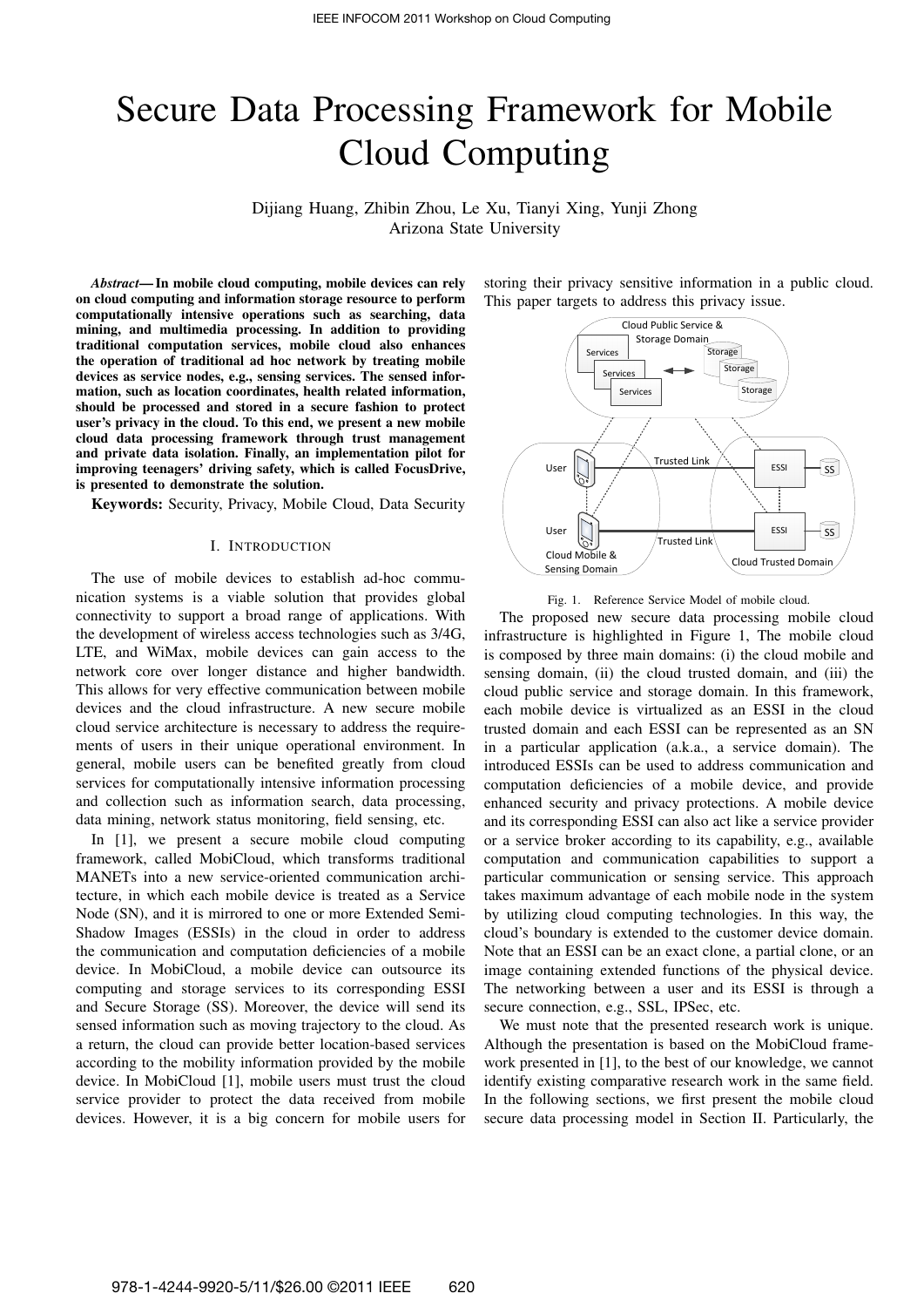presentation focuses on trust management, multi-tenant secure data management, and ESSI data processing model. In Section III, we present a proof-of-concept pilot – FocusDrive, and describe the future work.

## II. MOBILE CLOUD SECURE DATA PROCESSING MODEL

An ESSI is a virtual machine that is designed for an end user having full control of the information stored in its virtual hard drive. However, the networking functions and running processes are customized through the mobile cloud service provider. Note that the cloud trusted domain and cloud public service and storage domain are physically isolated to provide strong security protection to user's data. They can belong to two different cloud service providers.

Within the cloud trusted domain, strict security policies are enforced through a distributed Firewall system (i.e., each ESSI runs its own Firewall). Data flows in/out the trusted domain must be scanned through the distributed Firewall system to make sure no malicious traffic is sent/received. The mobile cloud data processing model includes three main components: trust management, multi-tenant secure data management, and ESSI data processing model, which are described in details in the following subsections.

## *A. Mobile Cloud Trust Management*

The trust management model of mobile cloud includes identity management, key management, and security policy enforcement. An ESSI owner has the full control over the data possessed in the ESSI, and thus a user-centric identity management framework is a natural choice. The user-centric identity management (also frequently referred to as identity 2.0 [2]) allows an individual has full control of his/her identities, in which third party authenticates them. It also implies that a user has control over the data his/her sharing over the Internet, and can transfer and delete the data when required. In this paper, we introduce an integrated solution involving identity-based cryptography [3] and attribute-based data access control [4] as the building blocks to construct the trust management system for mobile cloud. Particularly, the presented mobile cloud communication framework usually involves the establishment of a virtual private communication group.

*1) Mobile Cloud Identity and Trust Management:* A Trusted Authority (TA) is assumed to manage security keys and certificates for mobile users. In the following presentation, without special notice, we always assume that there is a TA available, which is responsible for key and certificate distribution. Based on this assumption, the TA is responsible to deploy an Attribute-Based Identity Management (ABIDM) for mobile cloud's identity and trust management. The basic identity representation of ABIDM is shown in Figure 2. Using ABIDM, we first need to define the "point of network presence (PoNP)". A mobile node's relationship can be thought of as lines radiating from the PoNP to the various counterparties. Each line is distinct and tagged with the attribute used by a particular counterparty. In particular, we define a default PoNP (i.e., native PoNP) for everyone. The default PoNP has to be linked by a unique native ID. The uniqueness of the native ID is not difficult to achieve. Indeed, any user can have a unique native ID by simply hashing any one of his/her unique identifiers, such as a driver license ID, email address, social security number, etc. Each PoNP has two properties: type and value. The type value provides the information such as (i) the identity issuer, (ii) the private key issuer, and (iii) the validation period. The identity and private key issuer can be either selfgenerated or derived from a Trusted Authority (TA). The value of the PoNP can be used as a part of the user's identity with its type for a particular scenario. Identity-based cryptography can be used, and a private key is assigned to the PoNP identity. A message receiver can use the sender's identity to verify the received signature for authentication purpose.



Fig. 2. Identity representation scheme.

Each PoNP is associates with one or multiple attributes (i.e., A1...An), and each attribute has type and value properties. Attributes can be assigned as predefined attributes that do not change frequently, which are called as static attributes. To differentiate PoNPs, the number of attributes can be reduced for each PoNP for later secure communication.

The major benefit of using this identity representation is the "standardization" of identity management. In practice, the numbers of PoNPs for every mobile node can be restricted to a certain number of known scenarios. This can be done by consulting the TA, which provides the public key certificate services and provides the ontology of identities and attributes for mobile users. Self-managed identity and private keys can be used to form a self-managed and trusted ecosystem. This feature will be useful for managing trust based on social network applications.

*2) An Example of mobile cloud Trust Management:* The basic identity representation of ABIDM is shown in Figure 2. An ABIDM example is presented as follows: *Identity Representation:*

PoNP:*{*Native*}*,Type: *{*ID, TA, ExpDate*}*, Value:*{*011*}*; *A*0:*{*attribute*}*,Type: *{*name*}*, Value:*{*identity*− >*David Kurt*}*; *A*<sub>1</sub>:*{*attribute*}*,Type:  $\{\bar{B_0}\}$ , Value:  $\{0\}$ ; *A*2:*{*attribute*}*,Type: *{B*1*}*, Value:*{*1*}*; *A*3:*{*attribute*}*,Type: *{B*2*}*, Value:*{*1*}*;

...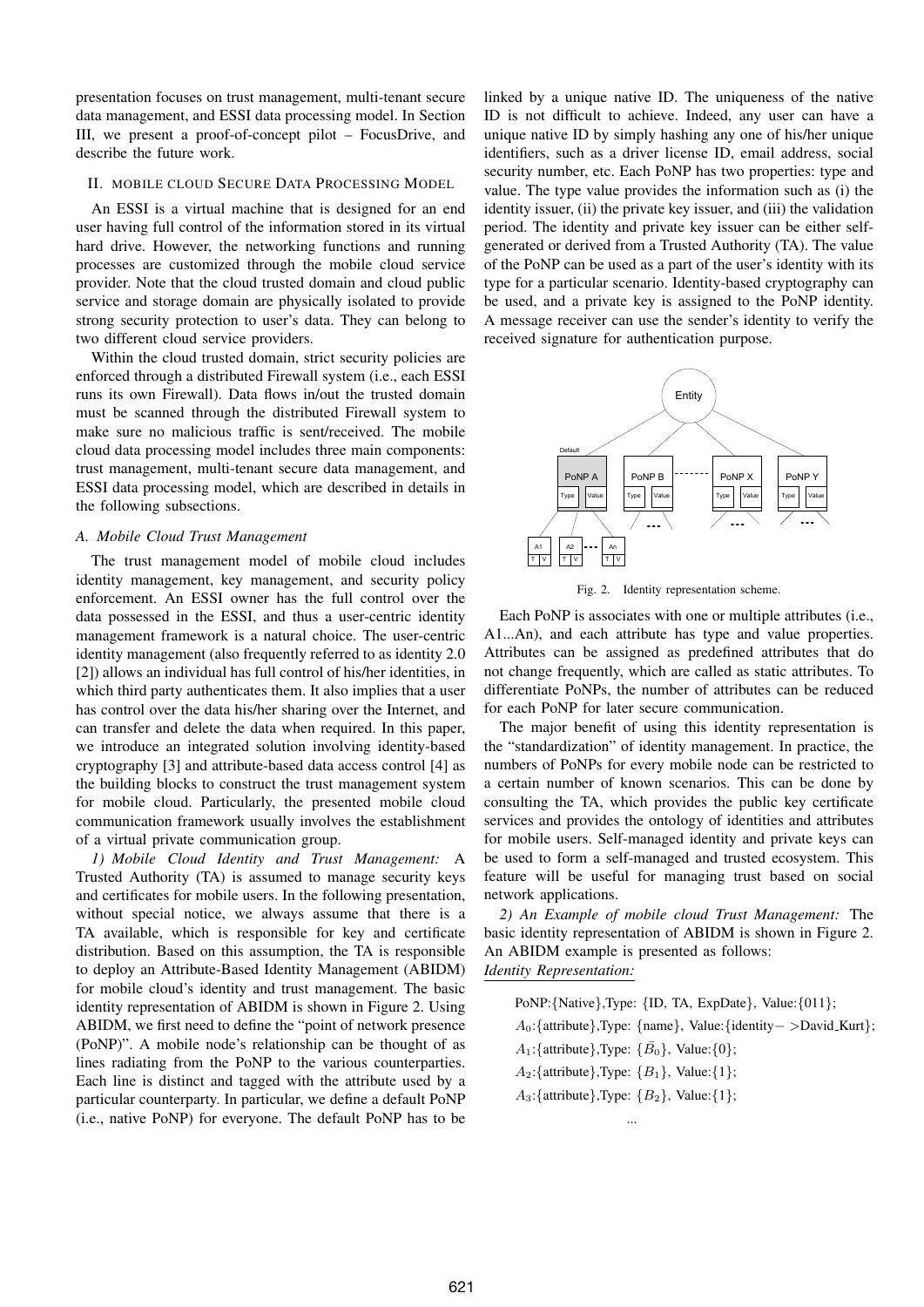PoNP:*{*identity*}*,Type: *{*name, Self-Gen, ExpDate*}*, Value:*{*David Kurt*}*;

*A<sup>j</sup>* :*{*attribute*}*,Type: *{*organization*}*,

Value:*{*ASU-Fulton-CIDSE-CSE*}*;

*A<sup>j</sup>*+1:*{*attribute*}*,Type: *{*device*}*, Value:

...

*{*communication*− >*Mac address*− >*01:23:45:67:89:ab*}*;

*A<sup>j</sup>*+2:*{*attribute*}*,Type: *{*email*}*, Value: *{*David.Kurt@asu.edu*}*;

PoNP:*{*communication*}*,Type: *{*Mac address, TA, ExpDate*}*, Value:*{*01:23:45:67:89:ab*}*;

*Ak*:*{*attribute*}*,Type: *{*organization*}*,

Value:*{*ASU-Fulton-CIDSE-CSE*}*;

...

*A<sup>k</sup>*+1:*{*attribute*}*,Type: *{*owner*}*, Value:*{*David Kurt*}*;

 $A_{k+2}$ : {attribute},Type: {device\_model}, Value: {iPhone\_3G};

The first PoNP is "Native", in which its value is unique for each entity. Attribute  $A_0$  usually points to other PoNPs. The number of bits for the ID value should be long enough to guarantee that every entity will have a unique value, where  $B_x$  represents the bit at position  $x$  from the leftmost side. For demonstration purposes, three bits are used for the native ID value. The second PoNP describes the identity "David Kurt" and his associated attributes; the attribute "organization" describes where David works; the device attribute points to another PoNP "communication"; email is another attribute for David. The third PoNP is "communication", the entity is represented by a MAC address and the attribute "owner" describes who owns this device. In this example, attributes for different PoNP can be overlapped; on the other hand, an attribute in one PoNP may not exist in another PoNP. It also shows that ABIDM can easily integrate both the organizationcentric IDM and user-centric IDM by considering an organization as an attribute for a user. In [5], the authors proposed to use data objects to represent attributes and use name objects to construct name graphs, where a name graph is rooted by the user's name and directional links are pointed from the user's attributes. ABIDM introduces a user graph approach, where directional links link PoNP to its attributes. An attribute can also point to another PoNP (e.g., *{communication− > Mac\_address*− > 01 : 23 : 45 : 67 : 89 : *ab}*). From the identity management perspective, "<sup>\*</sup><sub>\*</sub>.David\_Kurt" can be used as an entity. However, it might not be meaningful in a mobile cloud since there may be many individuals called David Kurt. Thus, practically, more attributes values can be involved, such as:

or

$$
\star . David\_Kurt | ASU - Fulton - CIDSE - CSE
$$

$$
\star. David\_Kurt. 01:23:45:67:89:ab,
$$

where "." represents a pointer to next PoNP attribute value and "*|*" separates attributes within the same PoNP. *⋆* represents the bit-assignment values in the native PoNP, e.g.,  $\star$  =  $h(David_Kurt|ASU-Fulton-CIDSE-CSE) = 011$  and *h*() is publicly known hash function. In this example, David Kurt may have multiple native values (e.g., another is derived from  $\star\star = h(David\_Kurt.01:23:45:67:89:ab) = 101$ . The user needs to derive the private key for its native ID from the TA for later secure communication.

*Attribute-based group formation and private key generation:*

In the mobile cloud communication environment, a secure communication session can be either one-to-one or one-tomany [1] (e.g., an ESSI wants to share a picture with several ESSIs, which form an ad hoc group). In the terminology of secure group communication, these communication patterns can be represented as group (or subgroup) communication. Thus, a shared key needs to be established among group members. In literature, a secure group communication includes 3 phases [6]: (i) secrets pre-distribution, (ii) group key update, and (iii) secure group communication. Phase (i) can be done offline before sending the encrypted data. Based on current hardware/software solutions, phase (iii) can be processed very quickly. Thus, the main bottleneck is in phase (ii). To address this bottleneck, the design goal is to reduce the group-based key management overhead and support efficient key distribution in a dynamic communication environment, where the communication peers may keep on changing.

Attribute Based Encryption (ABE) [4], [7] had been proposed for data encryption and decryption. ABE is an extension of IBE scheme in that multiple public known attributes as the public key. Using threshold secret sharing scheme [8], the encryptor can construct an data access policy by forming an encryption policy tree, where leaf nodes are attributes and the internal nodes are logical gates such as "AND" and "OR". To integrate ABE with the presented identity management scheme, we present an novel approach that each bit in a native ID can be assigned to a unique attribute, and the attribute does not need to be meaningful (i.e., can be any randomly generated string. Due to page limit, interested readers can refer to [7] for more details). Based on the previously presented example, assume that David Kurt needs to communicate with a group of routers with addresses *{*001*,* 011*,* 100*,* 101*,* 110*,* 111*}*, in which users  $\{000, 010\}$  are not included. A naïve approach is to construct an access tree by using an "OR" (or  $+)$  logic at the root. To reduce the number of involved attributes, a membership function (*M*) using Boolean Function Minimization (BFM) approach is used:

$$
M_{\{001,011,100,101,110,111\}}
$$
  
=  $\bar{B}_1 \bar{B}_2 B_3 + \bar{B}_1 B_2 B_3 + B_1 \bar{B}_2 \bar{B}_3 + B_1 \bar{B}_2 B_3$   
+  $B_1 B_2 \bar{B}_3 + B_1 B_2 B_3$   
=  $B_0 + B_2$ ,

where  $B_i$  and  $\overline{B}_i$  represent the bit values "1 and 0", respectively, at position *i*. The final group access tree only involves two attributes assigned to  $B_0$  or  $B_2$  to secure the encrypted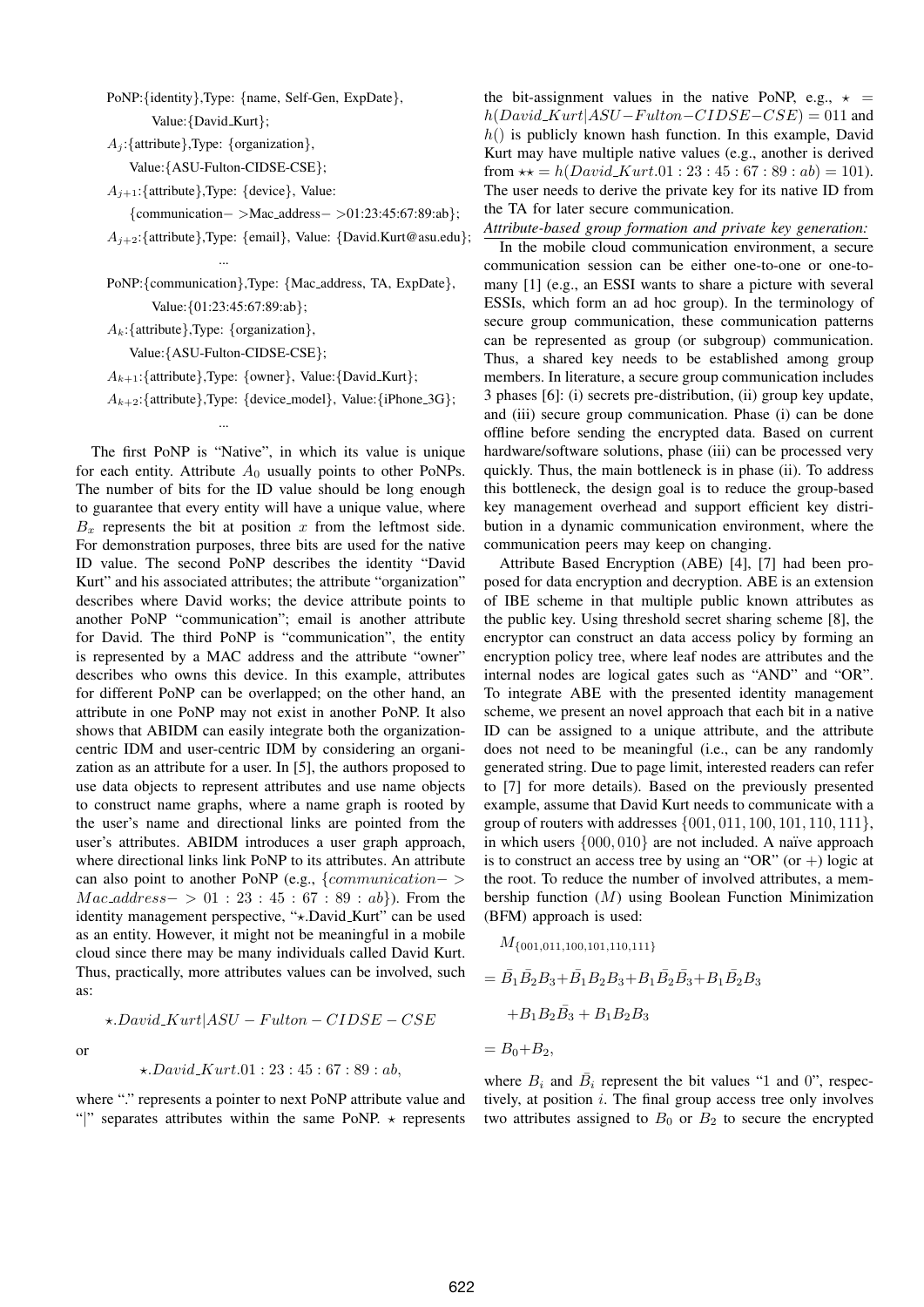data, in which both group members 000 and 010 are not able to access.

#### *Bootstrap of Secure Communication Group:*

ABIDM uses identity-based signature schemes for authentication and attribute-based encryption scheme for data access control. A mobile user uses ABIDM to establish a virtual private communication service among ESSIs. The goal of ABIDM is to establish a common sharing group key among a selected group of users (or ESSIs). Based on the presented example, the bootstrap of the secure group communication using ABIDM is presented as follows:

- Sender 011 would like to establish a virtual private communication group *{*001,011,100,101,110,111*}*.
- Sender 011 uses BFM to derive the group-based attribute composition as  $B_0 + B_2$ , where "+" is a logical OR gate.
- Sender 011 uses attribute-based encryption scheme [4] to encrypt a group key *ks*.
- *•* Sender 011 generates the signature for the encrypted message based on identity-based signature scheme (e.g., [9]) using the private key of identity "011".
- Sender 011 sends the encrypted group key and its signature to receivers.
- *•* Each receiver verifies the signature and decrypts the group key *ks*. Note that the verification is based on the sender's ID (i.e., 011) and see if it satisfies the logic  $B_0 + B_2$ .
- Then, the group-based secure communication session begins.

## *B. Multi-tenant Secure Data Management*

As shown in Figure 1, the dashed lines represent the ad hoc connection between entities, and the solid lines represent dedicated secure connections. The cloud public service and storage domain provides services for all mobile devices and ESSIs. A mobile device can request services directly from the public service and storage domain, or it can request services through its ESSI. An ESSI is the security policy enforcer for its associated mobile device(s). The user can specify what data should be protected and stored in its ESSI. Users' private information is maintained in their corresponding Secure Storage (SS).



Fig. 3. Multi-tenant Secure Data Management in MobiCooud.

Multi-tenancy is one of the key features of cloud services. To secure each user's data, traditional approaches are shown in Figure 3(a), where users' data is stored in one big database and a unique encryption key is used to secure data for each user. This approach has several drawbacks. First, it is not scalable when the database is huge. Data storage operations can incur heavy data operations that require extensive computing resources. Second, data encrypting keys for users are maintained in a centralized location, which is vulnerable to the singlepoint failure problem. Moreover, users usually have concerns that the cryptographic key is maintained by the cloud provider. To address these drawbacks, the presented solution utilizes a decentralized approach, which is presented in Figure 3(b). The proposed multi-tenant data management system partition the data into two security levels: (i) critical data and (ii) normal data. The critical data must be secured by the data encrypting key generated by the user, and the normal data is secured by the data encrypting key generated by the cloud storage service provider. The presented multi-tenant secure data management system can address the drawbacks of traditional approaches. First, the data operations such as indexing, data retrieval, data addition, etc., are distributed to ESSIs. In addition, the security functions, such as encryption/decryption/integrity, are also distributed to ESSIs. As a result, the computation overhead is distributed to multiple processors in the cloud system. Second, ESSIs enhance the users' security by adding one additional layer of security, in which the critical data are stored in each ESSI. As a result, compromising one ESSI will not impact other ESSIs.

#### *C. ESSI Data Processing Model*



Fig. 4. Data processing in ESSIs.

The ESSI's data processing model is built on the security capability model enabled for Linux Kernel 2.2 and above [10]. Based on the security capability model, we can build a Trirooted ESSI that has a cloud root, a user root, and an auditing root. The privilege of the user root includes maintaining user's data in its SS and encryption/decryption/verification related processes. The cloud root is to perform the maintenance functions of ESSI, and it does not have the access to SS and related security functions. The auditing root is used to log the activities of both cloud root and user root. The log data can